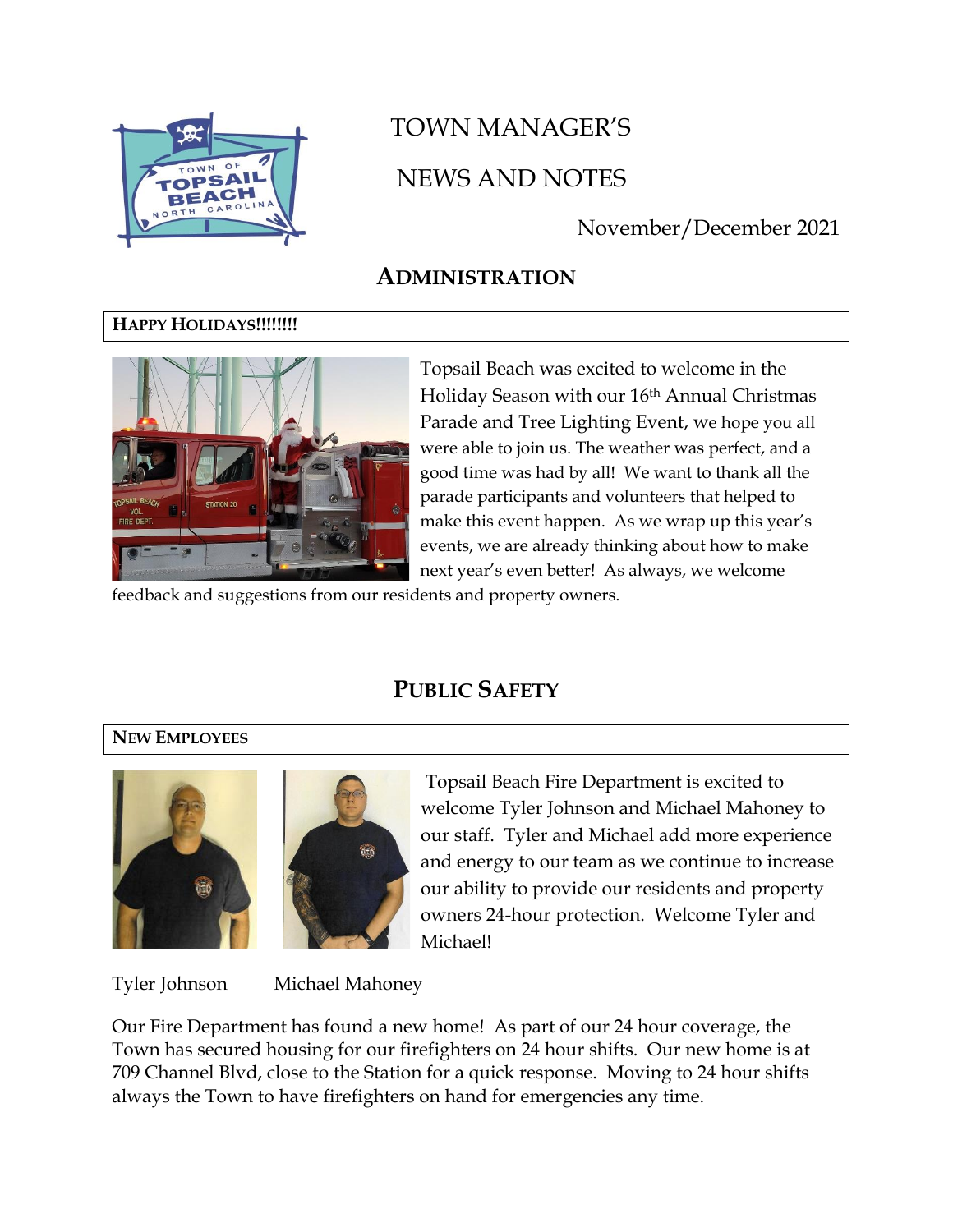## **HOLIDAY SAFETY TIPS**

Our Police and Fire Departments wish you a Happy, Healthy, and Safe Holiday Season! With all the excitement that comes with this time of year, we want to remind everyone to take that little bit of extra time to make sure we avoid any unnecessary tragedies.

## *Decorate Safely*

Decorating is one of the best ways to get in a holiday mood, but emergency rooms see thousands of injuries involving holiday decorating every season.

When decorating follow these tips from the [U.S. Consumer Product Safety Commission:](https://www.cpsc.gov/s3fs-public/611.pdf)

Keep potentially poisonous plants – mistletoe, holly berries, Jerusalem cherry and amaryllis – away from children



If using an artificial tree, check that it is labeled "fire resistant"



If using a live tree, cut off about 2 inches of the trunk to expose fresh wood for  $\mathbb{R}$  better water absorption, remember to water it and remove it from your home when it is dry

Place your tree at least 3 feet away from fireplaces, radiators and other heat sources, making certain not to block doorways



Avoid placing breakable ornaments or ones with small, detachable parts on lower tree branches where small children can reach them



Only use indoor lights indoors and outdoor lights outdoors, and [choose the](https://www.nsc.org/workplace/safety-topics/slips-trips-and-falls/slips-trips-and-falls-home)  [right ladder](https://www.nsc.org/workplace/safety-topics/slips-trips-and-falls/slips-trips-and-falls-home) for the task when hanging lights



Replace light sets that have broken or cracked sockets, frayed or bare wires, or loose connections



Follow the package directions on the number of light sets that can be plugged into one socket



Never nail, tack or stress wiring when hanging lights and keep plugs off the ground away from puddles and snow



Turn off all lights and decorations when you go to bed or leave the house

Another good site to visit for safety tips is Ready.Gov. You can find more at [https://www.ready.gov/holiday-safety-social-media-toolkit.](https://www.ready.gov/holiday-safety-social-media-toolkit)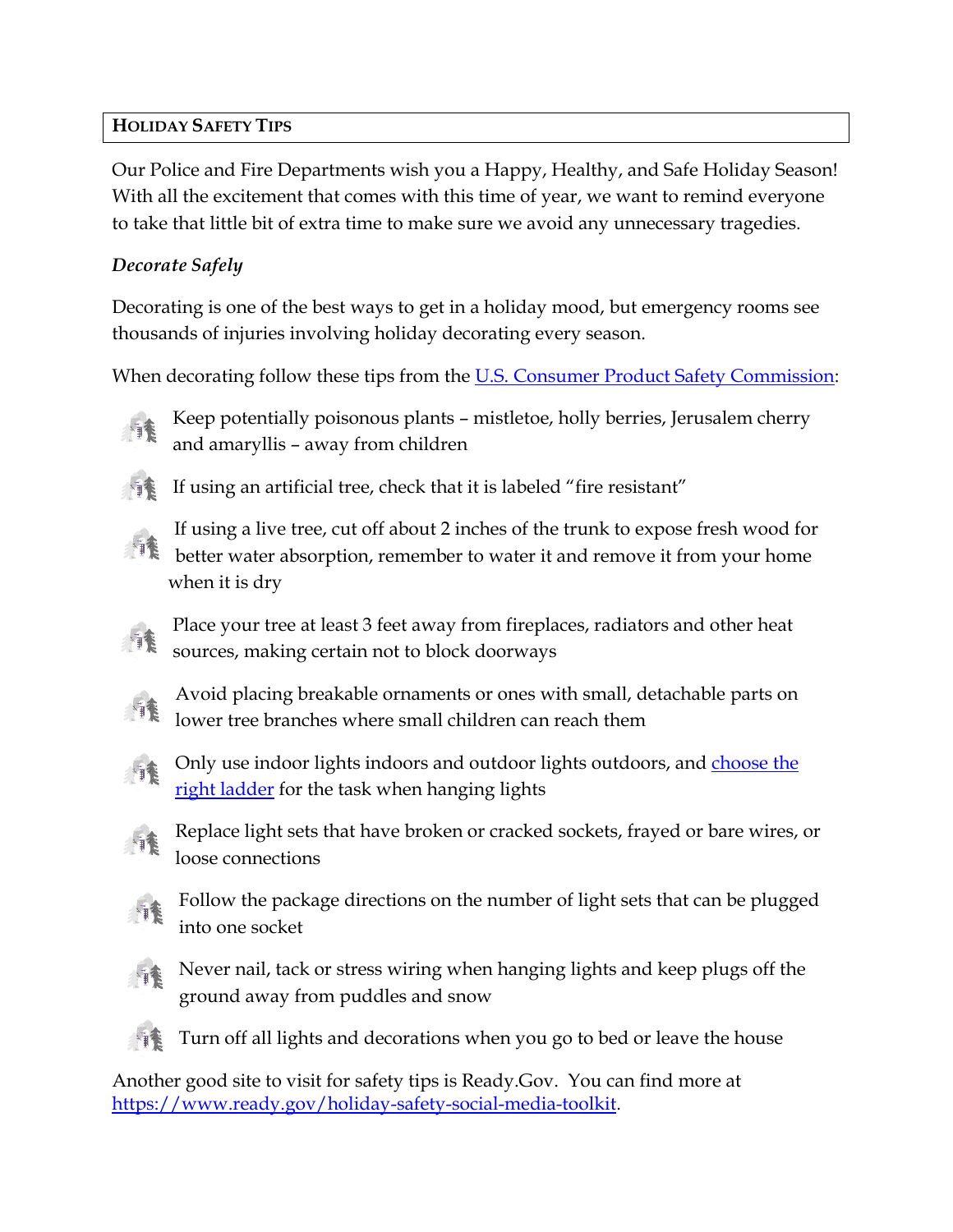#### **POLICE ACTIVITY LOG EVENT SUMMARY**

| <b>NOVEMBER 2021</b>                |                  |                                     |                  |  |  |
|-------------------------------------|------------------|-------------------------------------|------------------|--|--|
| <b>ARREST MADE</b>                  | 1                | <b>ASSIST TO FIRE/RESCUE</b>        |                  |  |  |
| <b>ALARM CALL</b>                   |                  | <b>CALL FOR SERVICE</b>             | 16               |  |  |
| <b>ASSAULT</b>                      | $\mathbf{0}$     | <b>BEACH PATROL</b>                 | 32               |  |  |
| <b>BOAT RELATED CALL</b>            | $\mathbf{0}$     | <b>BEACH WHEELCHAIR</b>             |                  |  |  |
| <b>CIVIL CITATION</b>               | $\overline{2}$   | <b>DEATH</b>                        | 0                |  |  |
| <b>DISTURBANCE CALL</b>             | 1                | <b>DOG RELATED CALL</b>             | $\boldsymbol{0}$ |  |  |
| <b>LARCENY REPORT/B&amp;E/DRUGS</b> | $\boldsymbol{0}$ | <b>LOST &amp; FOUND PROPERTY</b>    | $\boldsymbol{0}$ |  |  |
| <b>MESSAGE DELIVERED</b>            | $\bf{0}$         | <b>MISSING PERSON</b>               | $\mathbf{0}$     |  |  |
| <b>OPEN DOOR FOUND</b>              | 1                | PARKING COMPLAINT<br>$\overline{2}$ |                  |  |  |
| PROPERTY DAMAGE                     | $\Omega$         | <b>SURFING VIOLATION</b>            | $\mathbf{0}$     |  |  |
| <b>SCHOOL ATTENDED</b>              | 3                | <b>SECURITY/BUSINESS CHECK</b>      | 282              |  |  |
| <b>SPECIAL WORK</b>                 | 31               | <b>STATE CITATION ISSUED</b>        | 19               |  |  |
| <b>SUSPICIOUS PERSON</b>            |                  | <b>SUSPICIOUS/UNLOCKED VEHICLE</b>  | $\mathbf{0}$     |  |  |
| <b>TRAFFIC ACCIDENT</b>             | 0                | <b>TRESPASS CALL</b>                |                  |  |  |
| <b>TOPSAIL/SURF CITY ASSIST</b>     | $\mathbf{0}$     | <b>WARNING CITATION ISSUED</b>      | 23               |  |  |

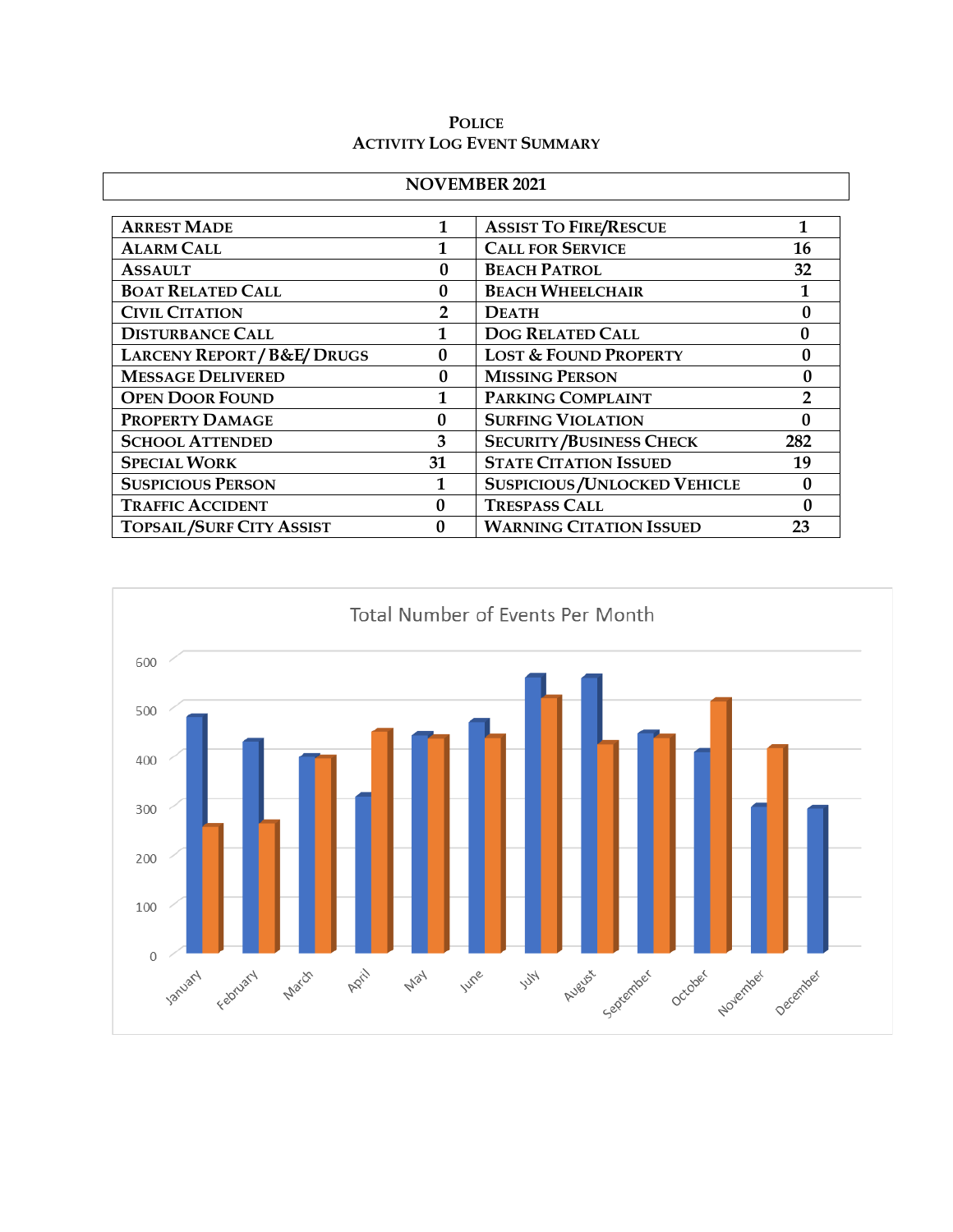## **PUBLIC WORKS**

#### **WATER USAGE**



Below is a look at the average daily water usage for November 2021, and a comparison of the data to 2019 and 2020. This November the distribution for the water system was a total of 4,740,610 gallons of water for an average of 152,923 gallons a day, an increase of 12,244 gpd over the same period last year (140,679 gpd).



*\*\* October Data missing 12 days of activity from Distribution #1 due to recording malfunction.*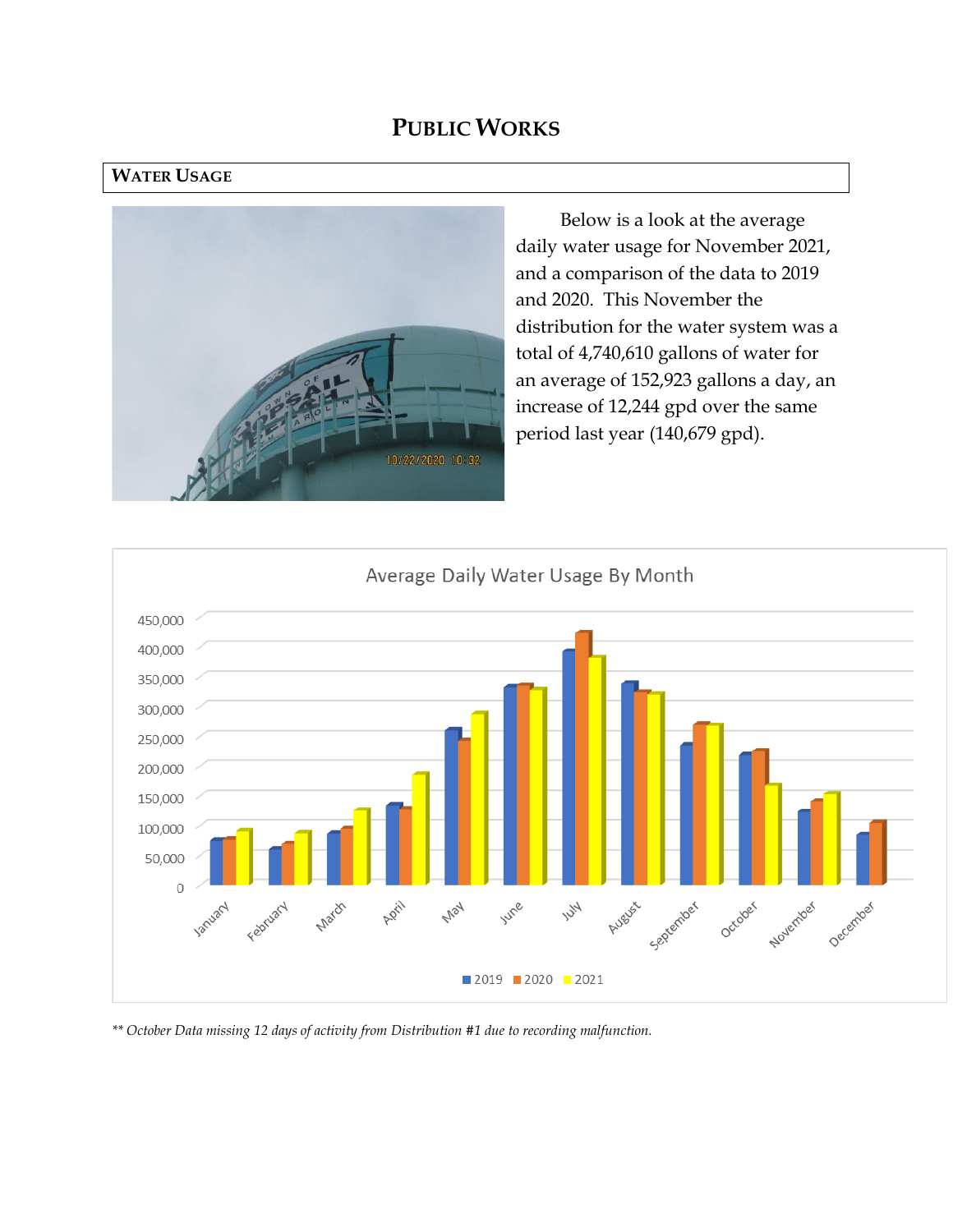# **COMMUNITY DEVELOPMENT**

#### **PLANNING AND ZONING**

The November Planning Board Meeting was held November 17, 2021. The Planning Board completed their final review of the Draft Update to the FDPO and will be presenting it to the Board of Commissioners for approval.

#### **PARKS AND RECREATION**

The November Parks and Recreation Committee Meeting was held November 17, 2021. The Committee discussed upcoming holiday events and the repairs completed at the pickleball courts.

*The next scheduled meeting of the Planning Board/P&R Committee has been changed to Wednesday, December 15th at 10 AM due to the holidays.*

#### **BUILDING PERMIT SUMMARY**

A total of 17 permits were issued in the month of November at a valuation of \$1,253,600.

| PERMIT DESCRIPTION               | <b>NUMBER</b> | <b>VALUATION</b> | <b>PERMIT FEE</b> |
|----------------------------------|---------------|------------------|-------------------|
| Docks/Decks/Seawalls/AC          | 6             | \$288,000.00     | \$1,565.00        |
| <b>Electrical Repair</b>         | 3             | \$2,600.00       | \$165.00          |
| <b>Residential Addition</b>      |               | \$450,000.00     | \$3,700.00        |
| <b>Residential Alteration</b>    |               | \$40,000.00      | \$295.00          |
| <b>Residential Remodel</b>       |               | \$28,000.00      | \$155.00          |
| <b>Residential Single Family</b> |               | \$445,000.00     | \$4,521.60        |
| Septic Permit                    |               | \$0.00           | \$30.00           |
| <b>Zoning Permit</b>             | 3             | \$0.00           | \$90.00           |
|                                  | 17            | \$1,253,600.00   | \$10,521.60       |

# **NOVEMBER 2021 BUILDING PERMITS**